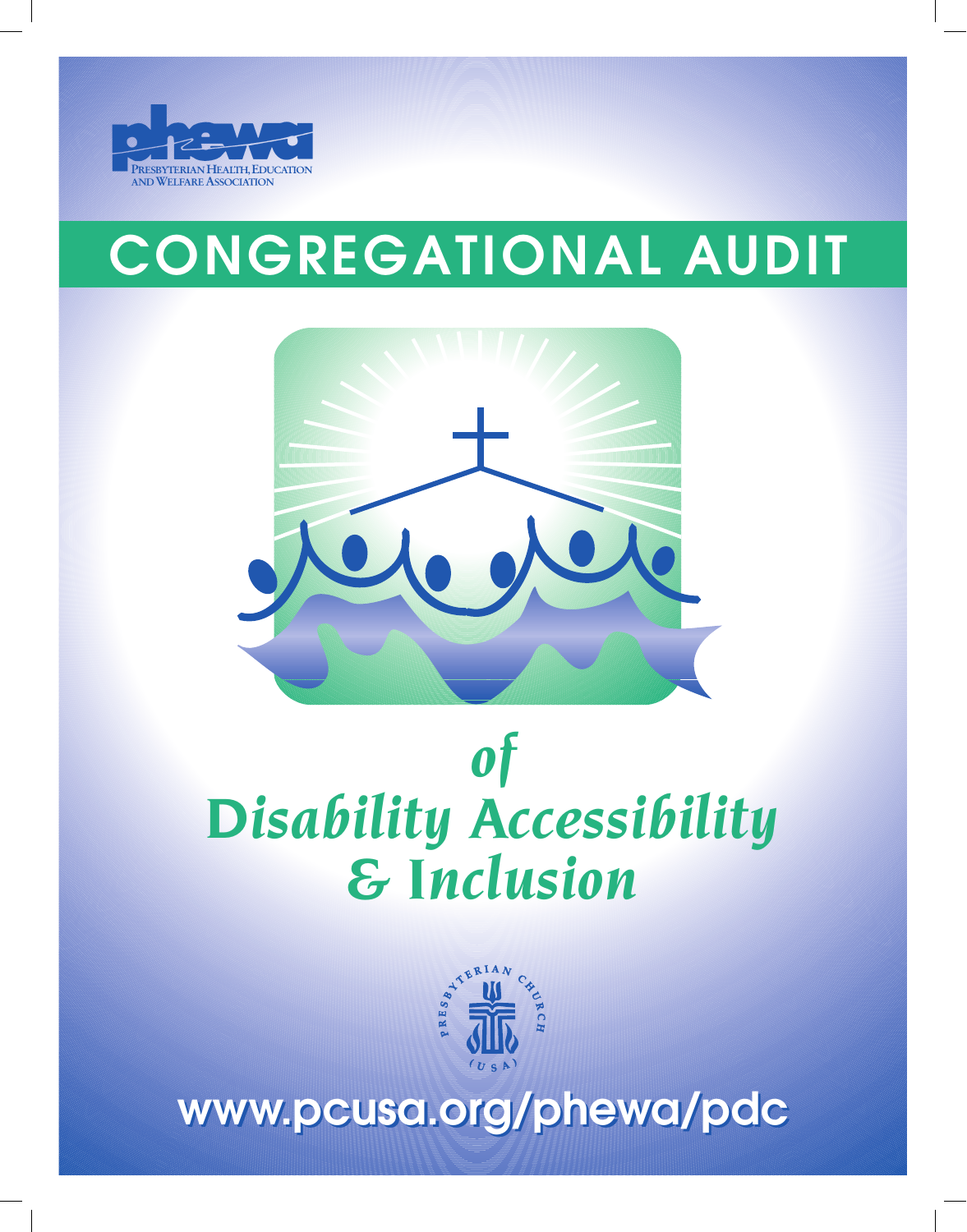

# Introduction

# *Congregational Audit of Disability Accessibility & Inclusion*

**This Congregational Audit of Disability Accessibility & Inclusion was prepared by the Presbyterians for Disability Concerns (PDC) leadership team, in consultation with the Presbyterian Church (USA) Disability Consultants. Learn more about PDC and the Disability Consultants at www.pcusa.org/phewa/pdc.**

The Audit is intended to assist a congregation in taking seriously the call for the church to be the full embodiment of the household of God and a "house of prayer" for all peoples (in this instance persons who have a disability). As approximately 19% of any given population has some type of disabling condition, the issues represented by this Audit affect more congregational members than we would typically think. Some persons have disabilities, but because their disability is not visible to the eye (i.e. hearing impairment, MS, chronic fatigue syndrome, etc.), they may be under our radar. Sometimes persons with disabilities are regular worshippers, yet have not been invited into the social network and active involvement in the life of the congregation. Some persons may be hesitant to request special accommodations because of the desire to not appear needy or because of embarrassment. Families, with a member having a disability, are also affected in major ways by the church's welcome or inattention to the family member with a disability. Parents may not bring their child with a disability to church because they may be uncertain as to the receptivity of the congregation or the logistics that require them to be with their child rather than participating in worship or other ministries of the church. Physical and attitudinal barriers may prevent children and/or

adults and their families from experiencing a full life of faith. Unless intentional efforts are made to ensure that congregations are fully welcoming and inclusive of persons with disabilities (or any other vulnerable or marginalized peoples), we may remain unaware of the ways that our buildings and approaches to ministry exclude persons.

Secondly, this Audit is intended to help congregations pinpoint specific areas for present and future concentration of effort. Each faith community is different and the steps to increased accessibility and inclusion will be different based on the disabilities represented in your congregation, your ministry endeavors and your particular house of worship. An Audit can help assess where your congregation is currently and where you can most effectively take steps to become more inclusive. The Audit is designed with suggested resources (endnotes) to help in implementation plans. Many of these resources are available from the PC(USA).

We suggest that this Audit be a tool for conversation and ministry review by a variety of persons within your congregation. Good accessibility and intentional efforts for inclusion benefit everyone. The ramp, initially designed for wheelchair users, can also be used by parents pushing a stroller and by persons making heavy deliveries. Remember that architectural accessibility is only a first step.

Don't try to make all the changes at once. Some ideas can be implemented easily and some become longer-range goals. Select the most important issues to tackle, those that will bring the biggest benefit. Complete the audit every year, chart your progress and celebrate your progress toward full inclusion.

**If you have questions about the Audit or implementing the actions you would like to take, please contact the PHEWA Office at 1-888-728-7228 x5800. Our Disability Concerns Consultants are also available to help:**

> **Rev. Raymond Meester** *Consultant for hearing* (402) 477-3401 Raymond@HeritagePres.org

**Rev. Sue Montgomery** *Consultant for mobility/accessibility* (814) 797-1226 suemontgomery@windstream.net **Rev. Rick Roderick** *Consultant for visual disabilities* (502)423-8195 rickrod@insightbb.com

**Elder Milton Tyree** *Consultant for developmental disabilities* (502) 429-6244 miltontyree@bellsouth.net

*May the words "welcoming to all" ring true in the PC(USA)!*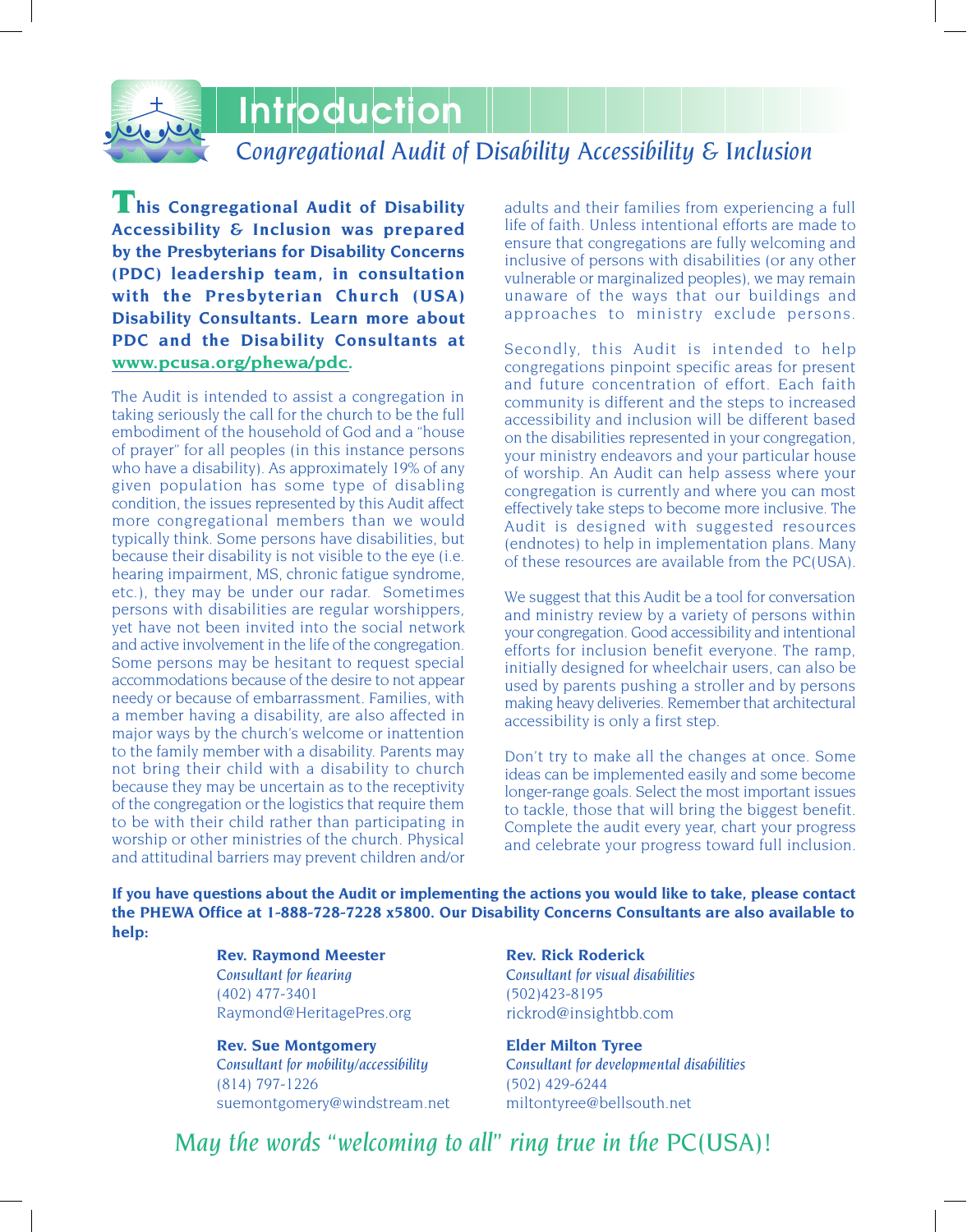# Introduction *(continued)*



# *Recommendations for Completing this Audit:*

- **1. Appoint a Task Force.** This task force should be comprised of several persons with disabilities who are part of your congregation (or outside your congregation if necessary), as well as a staff person, an elder, someone involved on the property committee, and another individual or two who has interest and enthusiasm for this endeavor (possibly a family member of a person with a disability or a professional in some disability-related field).
- **2. Study the policy,** "Living Into the Body of Christ: Towards Full Inclusion of People with Disabilities," using the study guide that follows the policy. The Task Force is encouraged to invite other people to participate in this aspect of their work. While studying the document is optional, by doing so, the Task Force will become acquainted with the recommendations for the wider church and the PC(USA)'s commitment.
- **3. Review the Audit and note the different persons/ministries who might give input** on the various issues. While it would be easy for several people to complete the Audit quickly, it will be more effective for the Task Force to use this as an opportunity to see the work as ministry. It will also increase congregational commitment when it becomes time to implement plans.

For example, the clerk of session and church staff may have the best information of who in your congregation has a disability, the type of disability, and what ministries persons are involved in. The director of children's ministry will be able to provide the names and number of children with special needs and how the children are integrated into worship, church school classes and activities.

**4. Have conversations with persons with disabilities in your congregation** to hear their experiences and to get their perspective on what actions would have the greatest impact for them and others with disabilities. Don't assume what would be best for others. Ask, listen and engage them in this process. There is a saying in the

*Presbyterians for Disability Concerns (PDC) would love to hear about your church's experience with this Audit and your progress in attaining your goals.*

*In deep appreciation for your faithful service,*  **PDC Leadership Team**

1

disability community, "Nothing about us without us!" Involving persons with disabilities in this Audit is an act of inclusion.

- **5. Have conversations with family members of persons with disabilities** to hear their experiences within your congregation and to hear their perspectives and ideas for increasing inclusion.
- **6. Complete the audit.**
- **7. Celebrate the ways that you are already welcoming and inclusive congregation**. You might like to write up some stories for your church newsletter or website highlighting these things. PHEWA is always on the lookout for congregational stories. They become models of ministry for the wider church.
- **8. Review the resources provided in the End Notes following the Audit**, and contact persons in your congregation with particular expertise in disability issues (persons with disabilities, family members, caregivers, physical therapists, occupational therapists, special education teachers, disability specialists, etc.) for further resourcing. You will also want to research organizations in your community that could help you to address the issues you have identified.
- **9. Determine the three most crucial accessibility and inclusion areas** that you will address first. You might also want to identify several areas to be addressed in future years. Prioritize a list of action steps and make recommendations to the session. Note: don't try to do it all at once but build a solid foundation for sustainable ministry with persons with disabilities.
- **10. Consider asking that the Task Force become an ongoing ministry** of the church to keep abreast on issues related to disability and assisting other ministry areas in implementing plans within their program area.

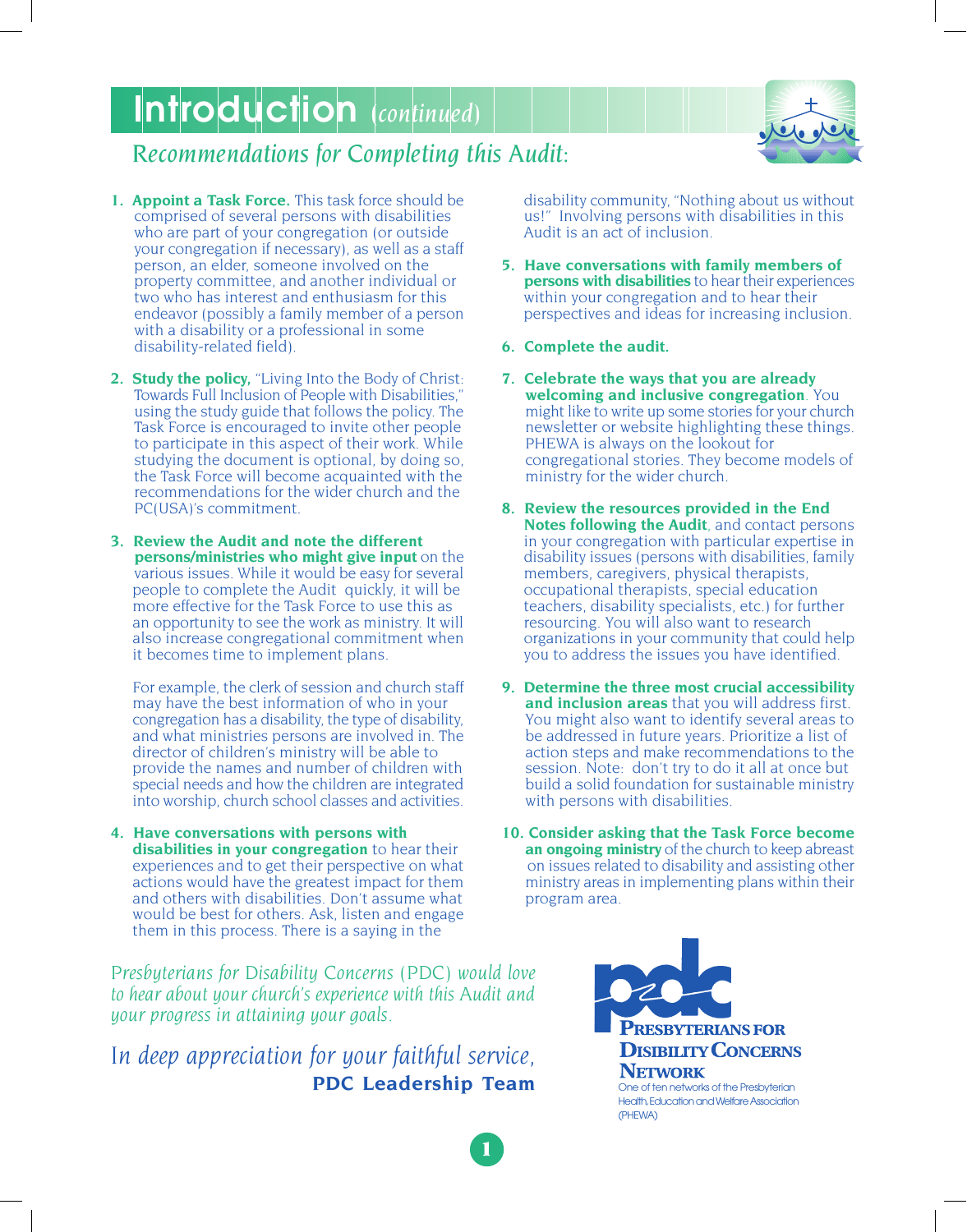

This audit was produced by Presbyterians for Disability Concerns (PDC), a network of the Presbyterian Health, Education and Welfare Association (PHEWA). Visit PDC and PHEWA online at **www.pcusa.org/phewa**. Contact: PHEWA, 100 Witherspoon Street, Louisville, Kentucky 40202-1396

# *Our Commitment to the Inclusion of Persons with Disabilities*

### **Leadership**

Our church's leadership has made a commitment to be intentional in our welcome and inclusion of persons with disabilities.<sup>1</sup>

We have developed a Disability Task Force to keep issues related to the welcome and inclusion of persons with disabilities on our congregation's radar and to strategize with various ministry areas as appropriate.<sup>2</sup>

Our congregation receives periodic disability awareness training. Our pastor(s), staff and congregational leaders are urged to attend and to use the awareness gained in carrying out their respective ministries.<sup>3</sup>

A group within our congregation is studying the 2006 GA policy statement, "Living into the Body of Christ," and the accompanying study guide and will inform the congregation of insights gleaned and actions taken by our congregation in this regard.<sup>4</sup>

We invite persons with disabilities to help us assess our building and ministries for barriers to participation. We take seriously such perspectives and engage these persons in setting the plans and priorities for removing barriers. 5

We are committed to a ministry with persons with disabilities, rather than ministry to persons with disabilities.

We encourage persons with disabilities to share their gifts and skills through the various ministries of our church and support their involvement in these ministries.<sup>6</sup> Persons with disabilities serve as...

2

- Greeters and ushers?
- Liturgists or lay readers?
- Choir members, soloists, musicians?
- Teachers or presenters?
- Members of congregational committees?
- Members of outreach opportunities?
- Church officers?
- Staff and pastoral positions?
- Other:

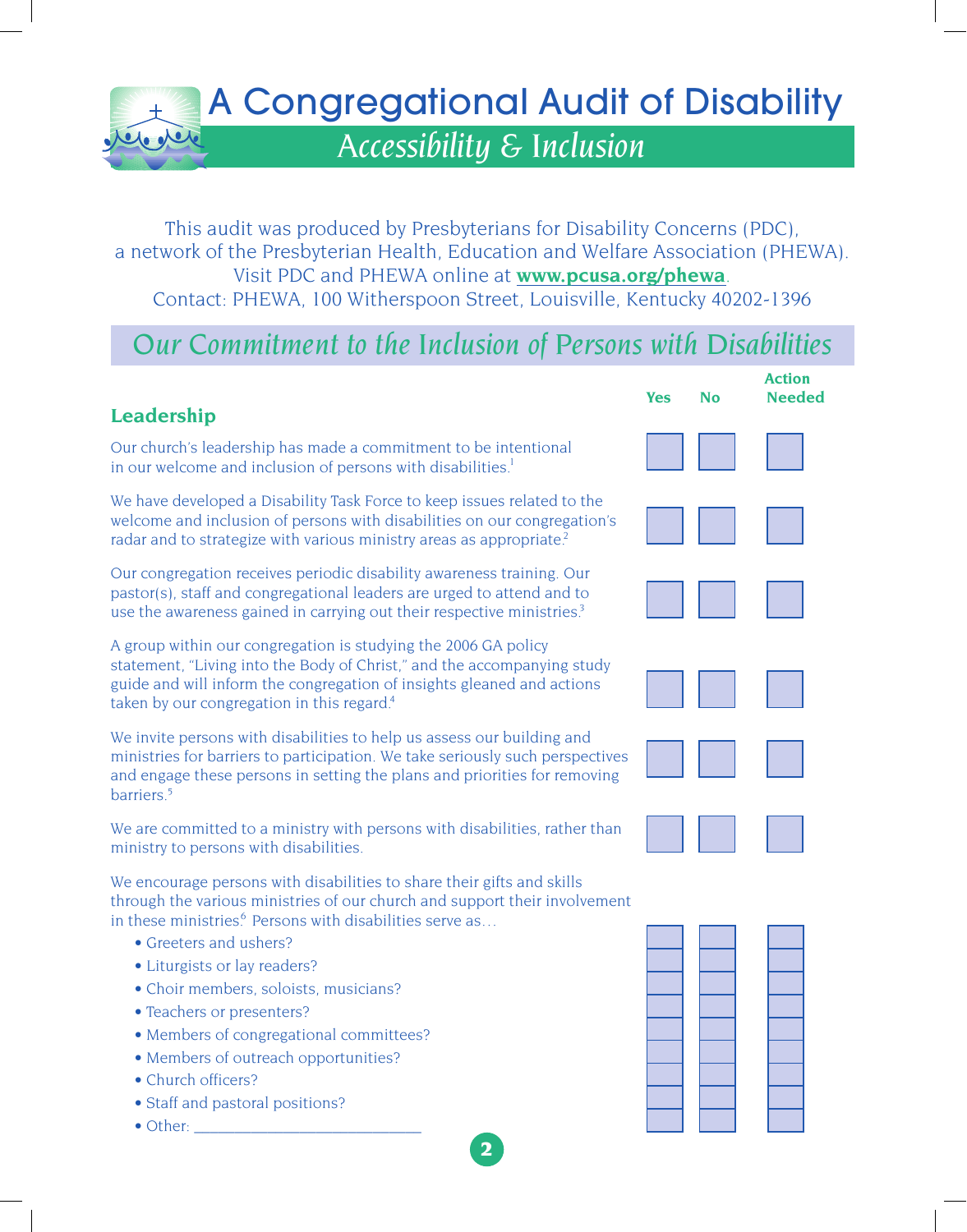Our personnel policies include employment and reasonable accommodations for persons with disabilities.<sup>7</sup>

#### **Worship**

Our greeters/ushers are instructed regarding appropriate ways in which to interact with and anticipate the needs of individuals with a variety of disabilities.<sup>8</sup>

Our preaching and teaching is positive in the portrayal of persons with disabilities and of their contributions, not just their needs; scripture related to miraculous healings is taught and preached with sensitivity to those who are living with disabilities and their family members.<sup>9</sup>

At least once a year our congregation observes a Disability Inclusion Sunday (Access Sunday) focused on lifting up disability-related issues and our intention to be a church where persons with disabilities and their families find true inclusion and participation.<sup>10</sup>

Our pastoral staff is sensitive to adapting the administration of the sacraments to persons with various disabilities. Individuals are consulted as to what will be best for their situation rather than assumptions made on their behalf.<sup>11</sup>

We use unscented candles and have gluten-free bread and juice available for the Lord's Supper.<sup>12</sup>

We periodically remind our congregation about allergies and encourage them to refrain from wearing perfume, after-shave lotions and scented deodorants or have designated a "scent-free" area for the 15% of the population who has some type of chemical sensitivity.

Our pastoral staff is committed to assisting persons with disabilities (including those with cognitive disabilities) in becoming church members.<sup>13</sup>

#### **Ministry Programs**

When planning congregational activities, we make every effort to consider how to make the activity inclusive of our friends with disabilities and extend "reasonable accommodations."

We station greeters at main entrances to assist persons in-and-out of cars or para-transportation and in-and-out of buildings back to their transportation.

If a member of our congregation becomes disabled, we stand ready to be of assistance in locating needed government and community resources.<sup>14</sup>

















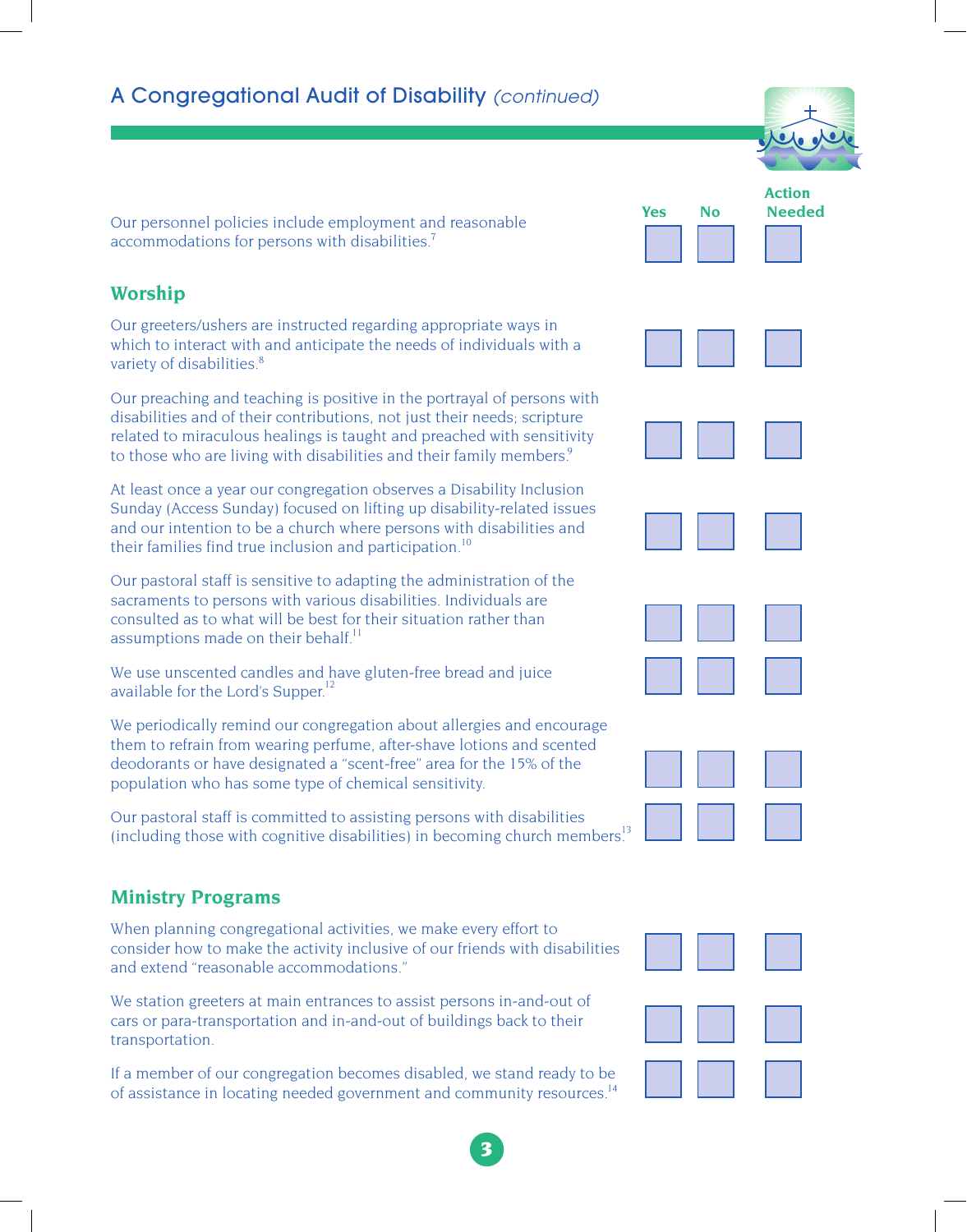

We don't expect family members to take the lead in ministering to their family member with a disability unless they volunteer.<sup>15</sup>

Specialized ministries are designed only when all attempts at mainstreaming have been exhausted and when deemed essential to meeting the needs of the specific individual with a disability. In these cases particular care is also taken to finding other inclusive ways to involve these individuals in the life of our congregation.<sup>16</sup>

We offer training/consultation to our church school teachers to assist them with issues they encounter in teaching children with disabilities.<sup>17</sup>

We train members to serve as church companions/peer tutors to assist individuals with disabilities who need one-on-one assistance.<sup>18</sup>

We recognize that parents and siblings of persons with disabilities may carry a heavy load and our congregation seeks to provide practical support and respite care as needed.

We have educational resources in our library about disability awareness and various disabling conditions.<sup>19</sup>

We use our website to share our commitment to inclusion of persons with disabilities and to provide visitors with information about accessibility that might enhance or diminish their participation.<sup>20</sup>

We have reviewed our church's emergency procedures and worked out various scenarios to meet the needs of persons with disabilities which an emergency situation might require. We also stand ready to help members of our congregation with practical service in case of a personal or community-wide disaster.<sup>21</sup>

We attempt to discover where persons with disabilities live in our community and extend an invitation to them to attend our church.<sup>22</sup>

### **Fellowship**

We endeavor to get to know each person with a disability and to involve them in the social network of our congregation.<sup>23</sup>

We communicate our willingness to assist persons with disabilities with transportation needs to church services and activities, and facilitate those arrangements if appropriate.

At church meals, we ask our friends with disabilities if they would like assistance and how they would like to be assisted.















4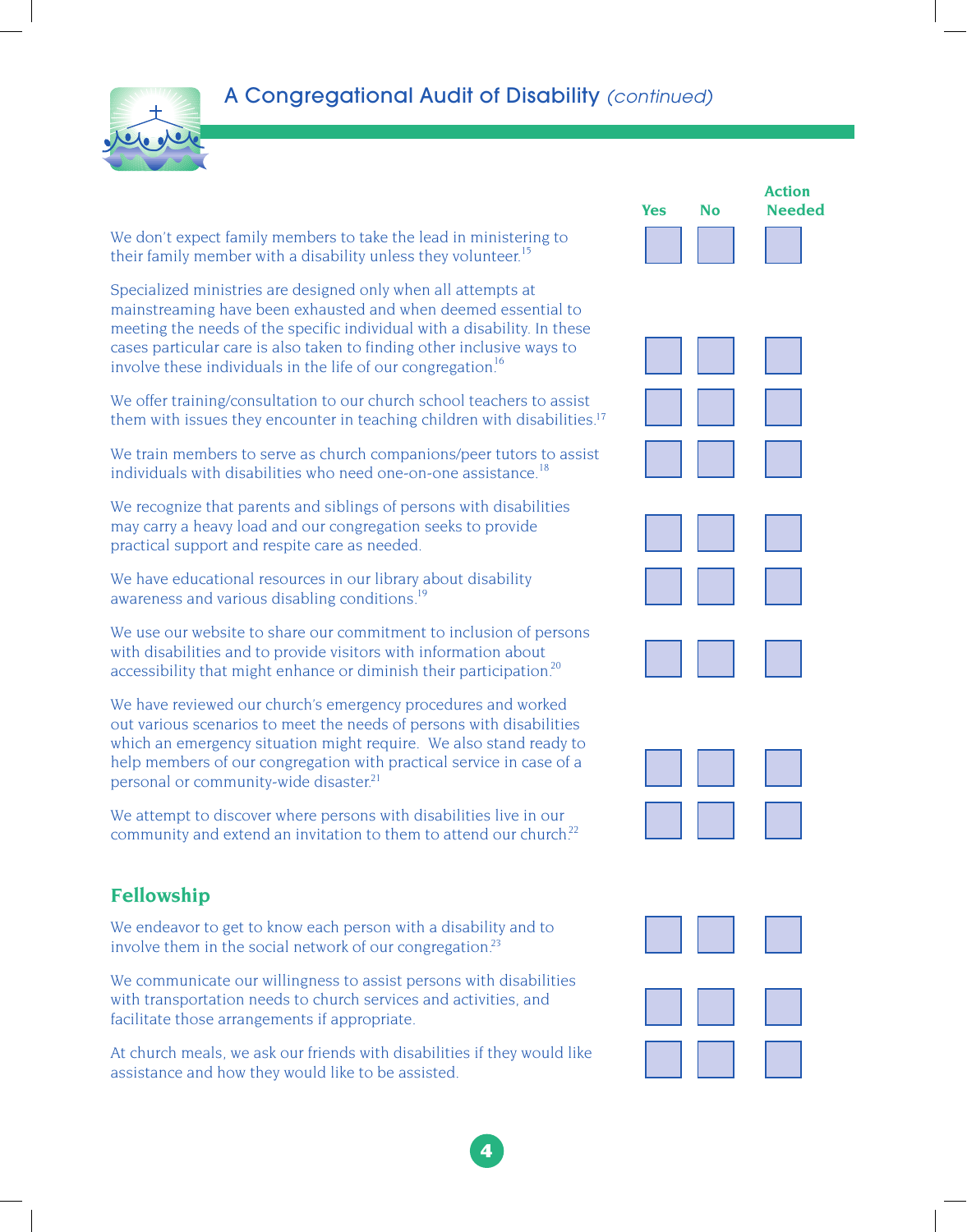We understand that guide/helper/service dogs must be allowed to accompany their owner everywhere they go (including eating areas).<sup>24</sup>

We maintain regular contact with our "members at home" to keep them connected with our community of faith and to minister to their spiritual needs. 25

# *Our Commitment to Accessible Communication*

*Action* 

Our church provides, or will provide on request, the following in alternative formats (large print, Braille, audio-taped, electronic materials, etc.): 26

- Bibles or scripture readings
- Worship bulletins (including announcements)
- Hymnals/song sheets
- Sermons
- Educational materials/handouts

We provide/are willing to provide sign-language interpretation for worship and other ministry events when needed/requested.<sup>27</sup>

We provide adequate lighting, directed to the face of the speaker, for persons who read lips, and adequate general lighting, throughout the building.

We have a good quality sound system.

We provide assisted listening devices for worship, Christian education classes and small group meetings.<sup>28</sup>

# *Our Commitment to Architectural Accessibility*

5

Contact the **Dept. of Justice ADA Technical Assistance Program** at **(800)514-0301 VM or 800)514-0383 TTY** for state specific information and technical assistance.

### **Parking**

We have assessed our church's membership to identify who would benefit from accessible parking and have added additional spaces for visitors.

We have accessible parking spaces (9 feet wide plus 6 feet wide access aisles) for cars and at least one space for a lift-equipped van (9 feet wide plus 8 feet wide access aisles and 98 inches of vertical clearance).











**Yes No Needed**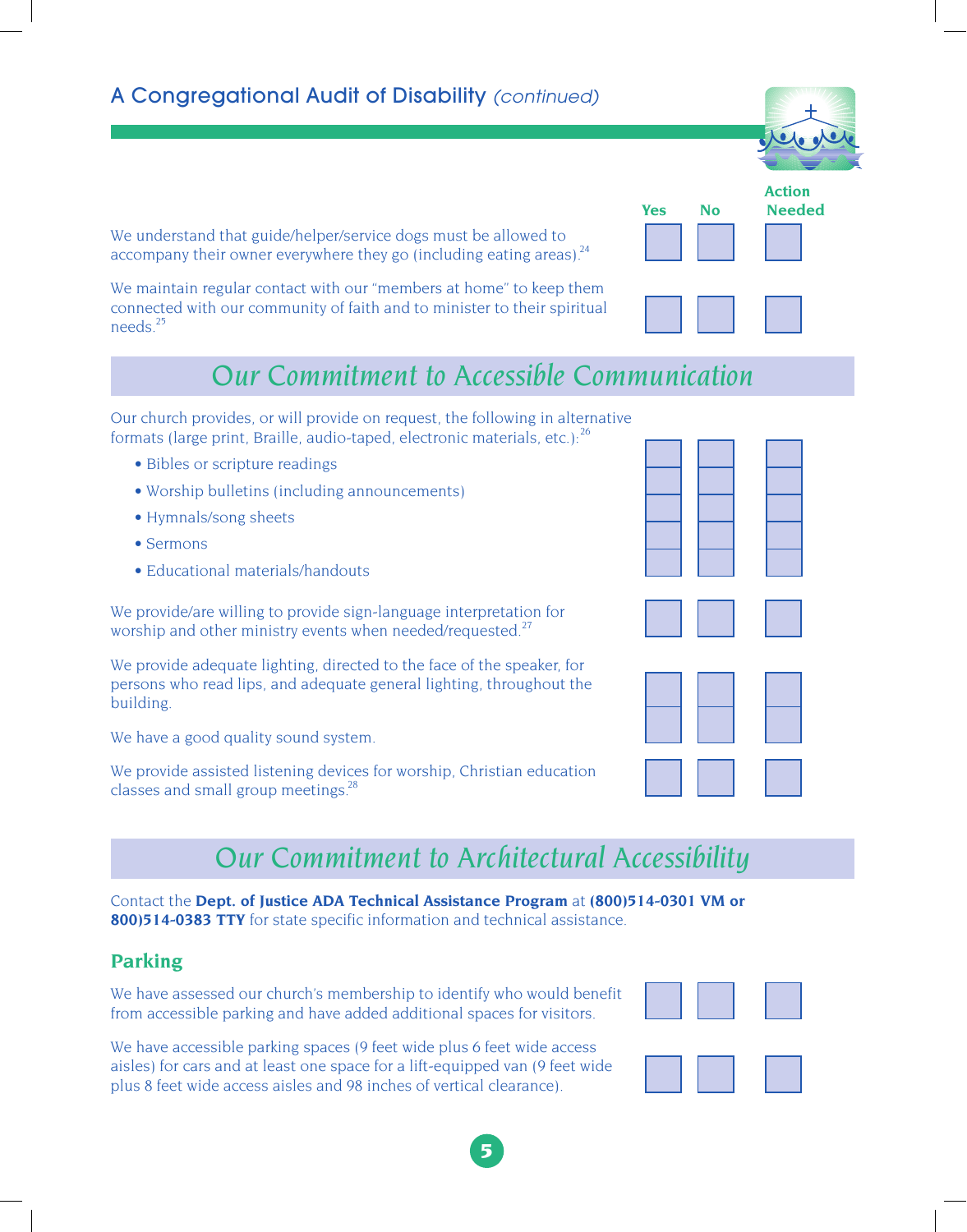

The paths of travel are at least 38 inches wide for a wheelchair, with a slope of no more than 5% (paved surfaces preferable).

Curb cuts are available on church property sidewalks.

#### **Ramps**

Ramps, longer than 6 feet, have sturdy railings on both sides. The handrails are smooth, undecorated and installed 34-38 inches above the ramp surface.

The ramps have a non-skid slope no greater than 1 foot rise in 12 feet and a width of no less than 36 inches.

### **Stairs**

Stairs have a non-slip surface and slightly raised abrasive strip on the top step to warn people where stairs begin.

Stairs have rails on at least one side (both sides preferable), with extensions beyond the top and bottom stairs.

### **Entrances/Doors/Doorways**

Clear signage directs members and visitors to accessible entrances/restrooms.

A "drop off" zone has been established near building entrances.

We have electronically operated external doors or provide greeters at accessible building entrance(s).

Door handles are no higher than 48 inches and operable with a closed fist (lever handles or push bars preferred) and can be opened by exerting no more than 5 lbs pressure (interior doors).

Door openings are at least 36 inches wide and at least 32 inches clear.

Clear passageways are at least 38 inches wide.

### **Sanctuary, Fellowship & Classrooms**

"Pew cuts" for persons with wheelchairs, service dogs, and/or walkers are scattered throughout the sanctuary/classroom areas so that persons with disabilities can sit with their family/friends.(Pew cuts can be easily made by shortening several pews by 36 inches).

6











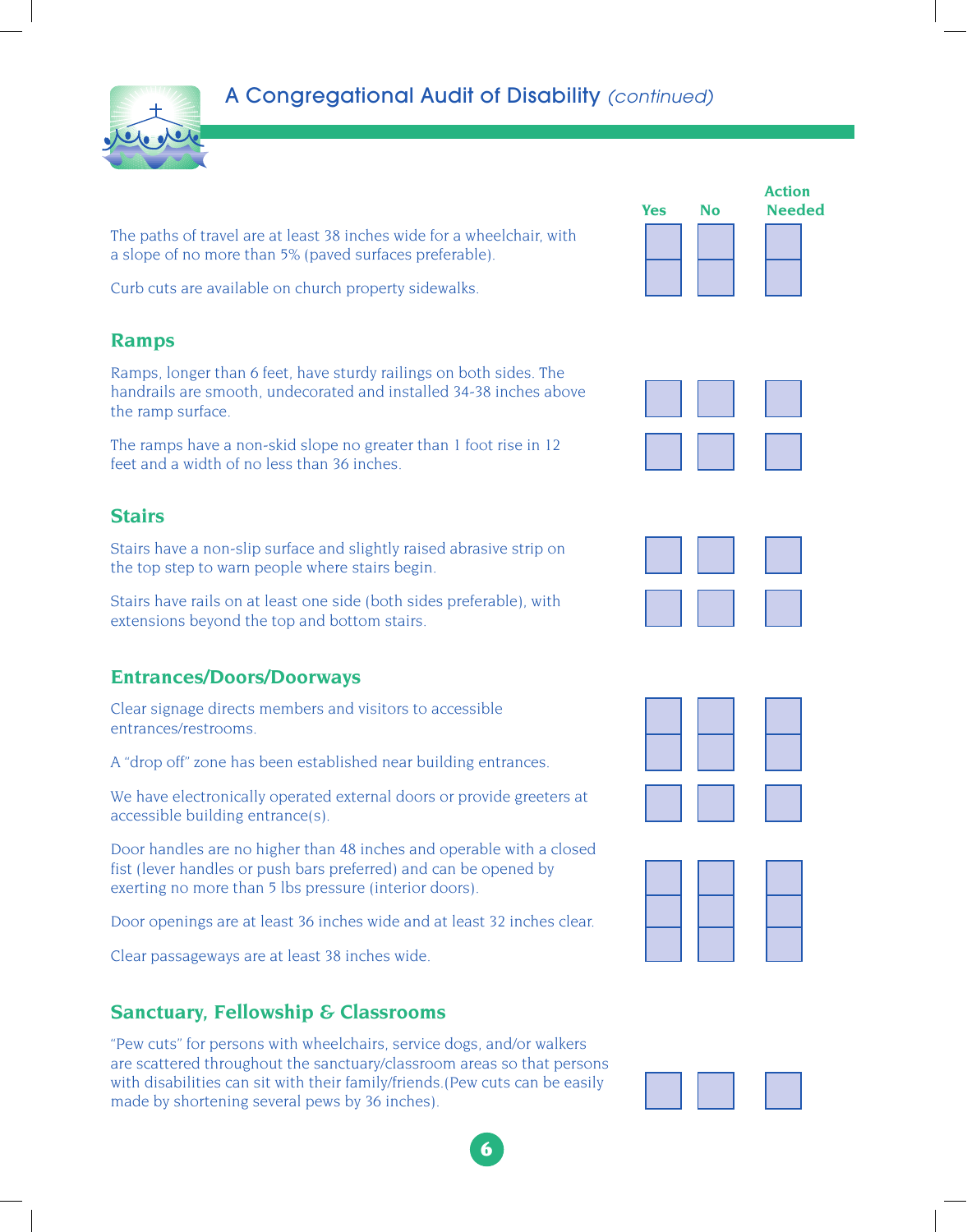

There is room at the back of the sanctuary/classroom for those individuals who **prefer** to sit in the back or who need to move around. Folding chairs are available for family and friends to join them in this location.

Seating space is available, with extra legroom, for people who have casts, use walkers, etc.

There is wheelchair access to the communion table and chancel area.

The choir area allows wheelchair users to participate.

The pulpit is accessible.

The carpeting is low-pile and tightly woven so wheelchairs and walkers can be easily used.

Our meeting rooms have good acoustics.

### **Elevators**

There is an elevator to insure access to the sanctuary and all major program areas, if the building requires it.

There are both visible and verbal/audible door opening/closing and floor indicators.

The call buttons/controls are no higher than 42 inches from the floor, with Braille lettering.

#### **Restrooms**

Pictograms or symbols identify gendered restrooms and accessibility symbols identify accessible restrooms (using Braille or raised characters recommended).

There is at least one accessible bathroom on each floor (these may be unisex and labeled as family restrooms for multiple use).

The accessible stall is at least 36 inches wide, with 48 inches clear depth from door closing to front of commode, and has a 32 inch door that swings outward. The stall door is operable with a closed fist, inside and out.

There are grab bars, one adjacent to the commode and one behind the commode, to facilitate transfer from a wheelchair.











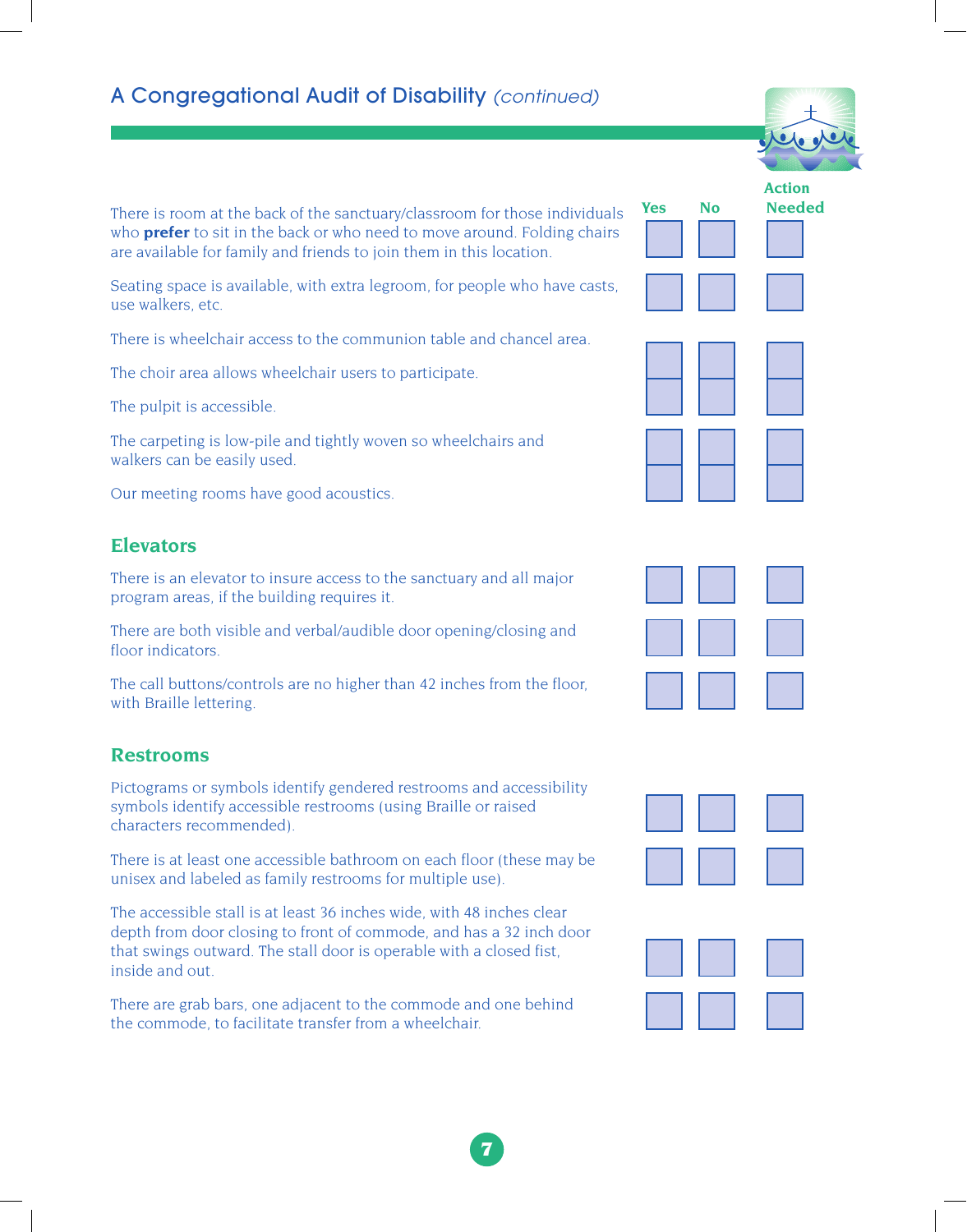

There is a sink with 29 inches of clearance from floor to bottom of the sink that is operable with lever-type handles.

Towel dispensers are no higher than 40 inches from the floor.

### **Telephones**

There is at least one phone with push button and volume controls, which is no higher than 48 inches from the floor.





**The following disabilities are represented in our congregation (if a person has multi-disabilities, list them in each category applicable):**

| <b>NUMBER:</b>              | <b>Children</b> | Youth | <b>Adults</b> | <b>Elders</b> | <b>Deacons</b> | <b>Pastors/Staff</b> |
|-----------------------------|-----------------|-------|---------------|---------------|----------------|----------------------|
| Limited mobility            |                 |       |               |               |                |                      |
| Visual impairment           |                 |       |               |               |                |                      |
| <b>Hearing impairment</b>   |                 |       |               |               |                |                      |
| Speech impairment           |                 |       |               |               |                |                      |
| <b>Cognitive disability</b> |                 |       |               |               |                |                      |
| Learning disability         |                 |       |               |               |                |                      |
| Environmental impairment    |                 |       |               |               |                |                      |
| Known hidden disability     |                 |       |               |               |                |                      |

#### ENDNOTES

- 1 The National Organization on Disability has developed three principles of commitment for churches to either use or adapt regarding being intentional in their welcome and inclusion of persons with disabilities. See www.nod.org, click on "Religious Participation," then click on "Accessible Congregations Campaign."
- <sup>2</sup> See article, "Creating a Task Force on Disability Issues for Your Church," on the PHEWA/PDC web site.
- There are a number of ways that disability awareness training can be offered. Begin by asking congregation 3 members with a variety of disabilities, family members, and disability-related professionals (i.e. special education teachers, physical therapists, occupational therapists, social workers, caregivers, etc.) to discuss what type of training to provide and who might be presenters for that training. If your Presbytery has a Disability Awareness Task Force, seek their advice. Contact other disability-related professionals in your community if additional assistance or speakers are needed (i.e. Independent Living Councils, The ARC,

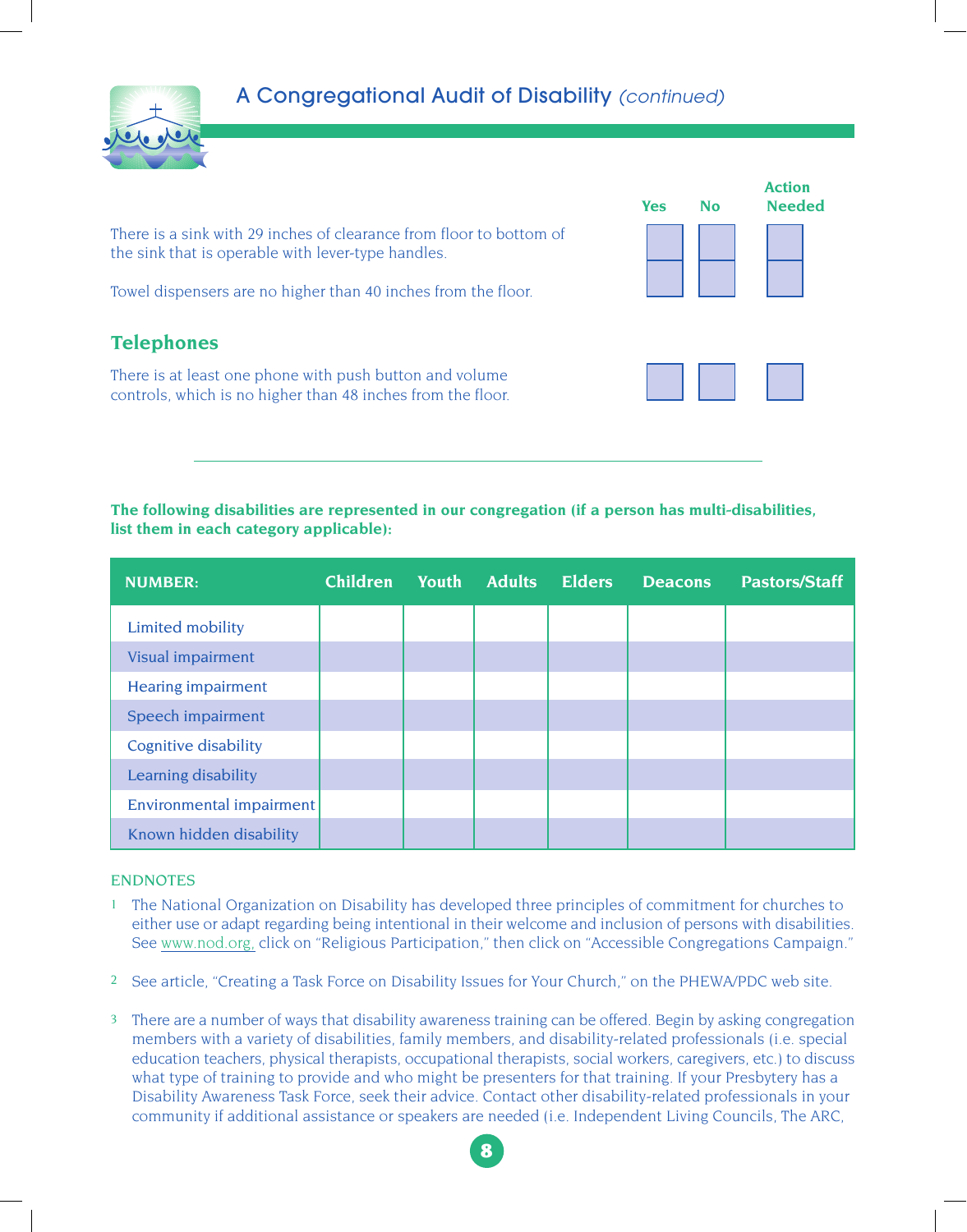

etc.). The video, "The Ten Commandments of Communicating with People with Disabilities," can be borrowed from the PHEWA office. "Tips on Interacting with People with Disabilities," a publication of the United Spinal Association can be downloaded at www.unitedspinal.org/pdf/DisabilityEtiquette.pdf. The book *Different Members One Body: Welcoming the Diversity of Abilities in God's Family (Witherspoon Press) and That All May Worship: An Interfaith Welcome to People with Disabilities* (National Organization on Disability) have a wide variety of information which could be used in a disability awareness training. While simulation exercises were once thought to be a good way to help able-bodied persons feel what it is like to have a disability, that is no longer felt to be true. Simulations can create more misunderstandings. Instead, focus on having persons with disabilities who can share about their lives and experiences. "Developing Awareness about Persons with Disabilities in Children, Youth or Adults," and a bulletin insert with some general guidelines about interacting with persons with disabilities are also available on the PHEWA/PDC site.

- 4 Download the policy statement and study guide from the PHEWA/PDC website.
- <sup>5</sup> See "Advocacy: A Young Person's Perspective" on the PHEWA/PDC website.
- <sup>6</sup> See chapter 3, "Recognizing the Gifts of Persons with Developmental Disabilities, Mental Retardation, Mental Illness and Other Brain-Based Illnesses, *"Different Members One Body: Welcoming the Diversity of Abilities in God's Family* and "Varieties of Gifts – One Body, One Spirit," on the PHEWA/PDC website.
- 7 See chapter 6, "In Service to the Church Embracing Our Workers, Different Members One Body: Welcoming *the Diversity of Abilities in God's Family*.
- <sup>8</sup> Disability awareness training is highly recommended for ushers and greeters (see endnote #2 for ideas).
- <sup>9</sup> See article, "Sermon Tips and Ideas," on PHEWA/PDC website. A Healing Homiletic: Preaching and Disability (Abingdon Press) is an excellent resource for articulating theological and biblical interpretations of gospel narratives in a way that is sensitive to persons with disabilities.
- <sup>10</sup> Each year the Presbyterian Church (USA) designates a date to celebrate our commitment to inclusion. PDC provides materials to aid congregations in their planning. Worship, education and advocacy materials are included. These materials can be downloaded from the website or requested from the PHEWA office.
- 11 See "Stories from Celebration of Sacraments," on the PHEWA/PDC website.
- <sup>12</sup> See "Making Communion Elements Accessible for People with Allergies," on the PHEWA/PDC web site.
- 13 See "The Word in Action," about a man with Down Syndrome, receiving membership into his church on the PHEWA/PDC website.
- <sup>14</sup> If your congregation has a Parish Nurse, that individual will know appropriate community resources. In most places in the country, the Crisis Clinic now offers assistance to persons with disabilities, their family members and friends through their 2-1-1 Community Information Line. Call 2-1-1 or go to their website at www.crisisclinic.org/disability.html for more information.

9

15 Read "Advocacy: A Mother's Perspective," on the PHEWA/PDC website.